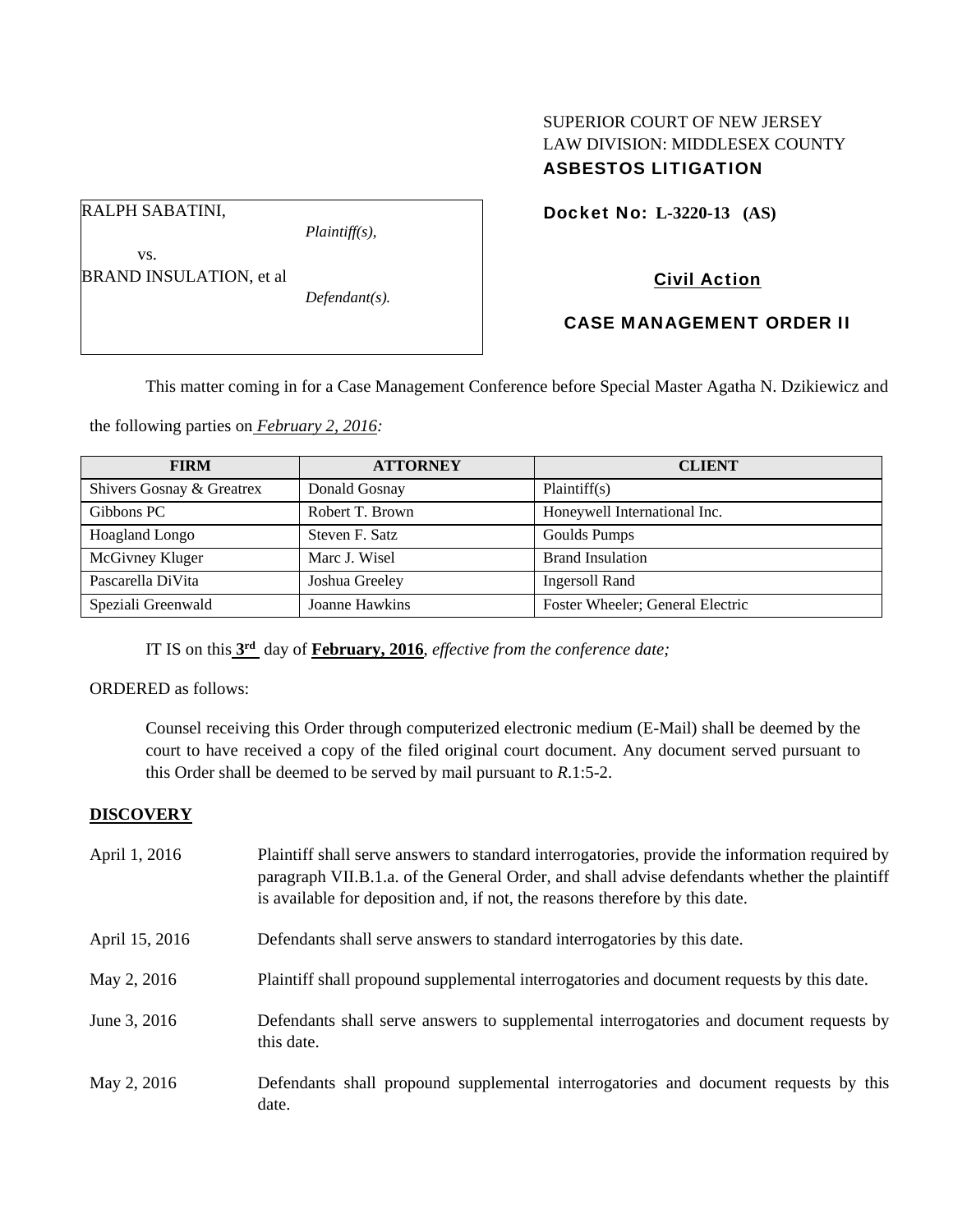| June 3, 2016   | Plaintiff shall serve answers to supplemental interrogatories and document requests by this<br>date.                                                                                                        |
|----------------|-------------------------------------------------------------------------------------------------------------------------------------------------------------------------------------------------------------|
| August 5, 2016 | Plaintiff depositions shall be concluded by this date. Plaintiff's counsel shall contact the<br>Special Master within one week of this deadline if plaintiff depositions are not completed<br>by this date. |
| August 5, 2016 | Fact discovery, including depositions, shall be completed by this date. Plaintiff's counsel<br>shall contact the Special Master within one week of this deadline if all fact discovery is not<br>completed. |

# **EARLY SETTLEMENT**

August 12, 2016 Settlement demands shall be served on all counsel and the Special Master by this date.

### **SUMMARY JUDGMENT MOTION PRACTICE**

- August 19, 2016 Plaintiff's counsel shall advise, in writing, of intent not to oppose motions by this date.
- September 2, 2016 Summary judgment motions shall be filed no later than this date.
- September 30, 2016 Last return date for summary judgment motions.

### **MEDICAL DEFENSE**

| May 2, 2016 | Defendants shall forward medical authorizations to plaintiff's counsel by this date. |
|-------------|--------------------------------------------------------------------------------------|
|             |                                                                                      |

- June 3, 2016 Plaintiff shall serve executed medical authorizations by this date.
- May 2, 2016 Plaintiff shall serve medical expert reports by this date.
- August 31, 2016 The defense medical examination of plaintiff(s) shall be completed by this date.
- November 30, 2016 Defendants shall identify its medical experts and serve medical reports, if any, by this date. **In addition, defendants shall notify plaintiff's counsel (as well as all counsel of record) of a joinder in an expert medical defense by this date.**

#### **LIABILITY EXPERT REPORTS**

- October 31, 2016 Plaintiff shall identify its liability experts and serve liability expert reports or a certified expert statement by this date or waive any opportunity to rely on liability expert testimony.
- November 30, 2016 Defendants shall identify its liability experts and serve liability expert reports, if any, by this date or waive any opportunity to rely on liability expert testimony.

#### **EXPERT DEPOSITIONS**

December 9, 2016 Expert depositions shall be completed by this date. To the extent that plaintiff and defendant generic experts have been deposed before, the parties seeking that deposition in

\_\_\_\_\_\_\_\_\_\_\_\_\_\_\_\_\_\_\_\_\_\_\_\_\_\_\_\_\_\_\_\_\_\_\_\_\_\_\_\_\_\_\_\_\_\_\_\_\_\_\_\_\_\_\_\_\_\_\_\_\_\_\_\_\_\_\_\_\_\_\_\_\_\_\_\_\_\_\_\_\_\_\_\_\_\_\_\_\_\_\_\_\_\_\_\_\_\_\_\_\_\_\_\_\_\_\_\_\_\_